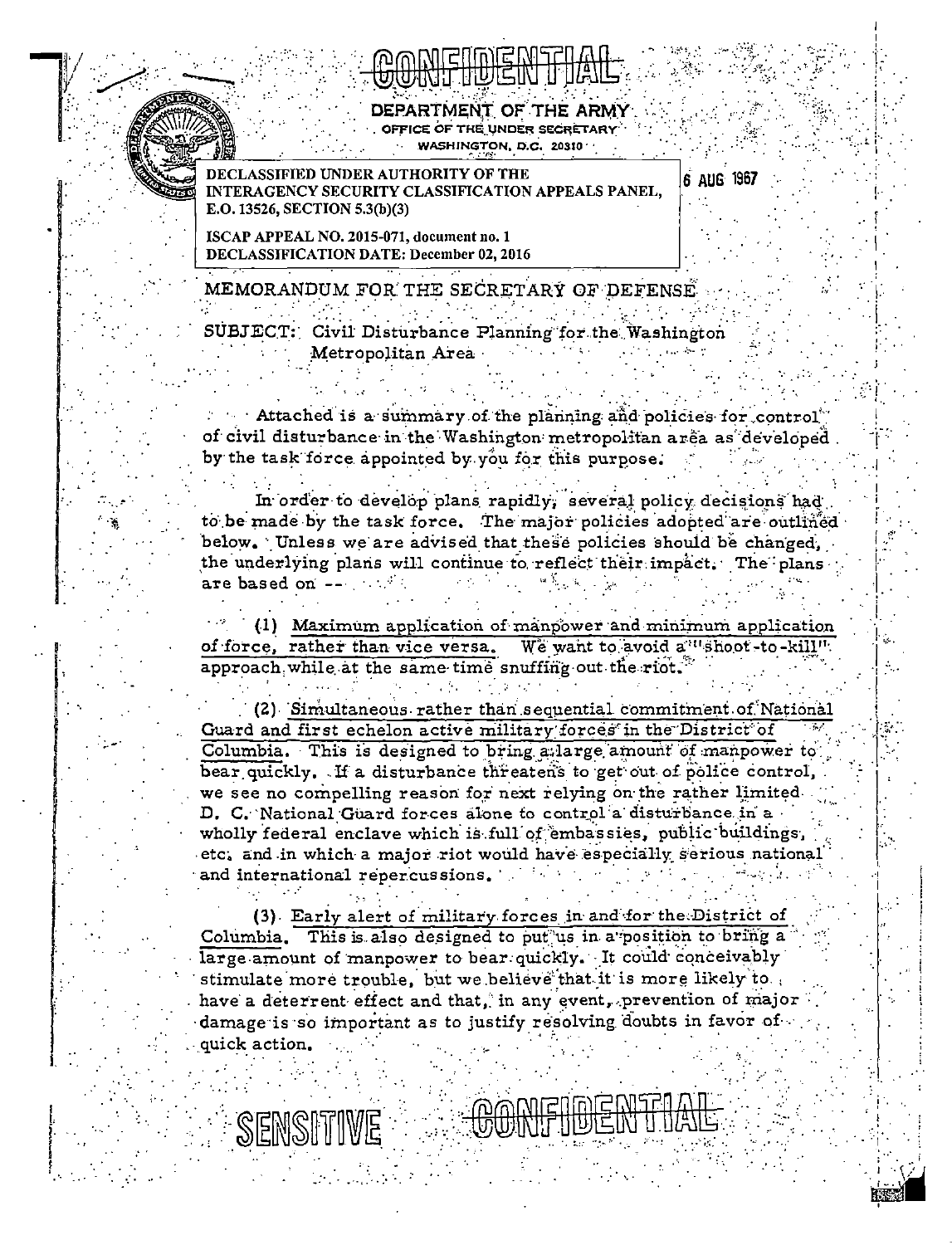## *MERIANE ANTERAT* १९७०९९ नाएकदाल

SUBJECT: Civil Disturbance Planning for the Washington Metropolitan Area

(4) In a rapidly developing situation which disregards D. C. boundaries, the Federal Government may have to initiate action by Maryland and Virginia rather than vice versa. While we consider. this situation unlikely, we also considered it wise to take precautions. and therefore contacted the Governors of both states to assure ourselves. that they would be responsive. We made it clear, however, that if the civil disturbance began in their states, rather than in the District, they, not the Federal Government, would be expected to take the necessary initial steps.

The planning contemplates a Special Representative as in the Detroit situation. The planning documents deliberately provide that his role will be advisory because legally no operational authority can be delegated to an individual drawn from private life rather than from inside the government. I recommend that Mr. Vance be pre-selected for the assignment of Special Representative if he is available. The choice of an alternate seems to me to lie between someone like Warren Christopher, John Doar or Burke Marshall who has been exposed to an actual civil disturbance situation or someone like myself who is rather intimately acquainted with the planning for Washington. We need to discuss this further.

You will note that the planning contemplates General Seaman as Senior Military Representative. General Seaman was designated not only because he is an able officer whom we believe can handle the job but because General Throckmorton's availability was doubtful (due to. Detroit) at the outset of the planning operation and because the proximity of General Seaman and his staff to Washington has and: will continue to enable them personally to participate in and become familiar with the details of the planning and to meet the civilian. officials and military subordinates with whom the Senior Military. Representative will have to deal during a civil disturbance. I continue to see this as an advantage which may counterbalance General: Throckmorton's exposure to the Detroit situation. However, if you feel otherwise, we should know as soon as possible in order to reorient our planning.

SENSITIVE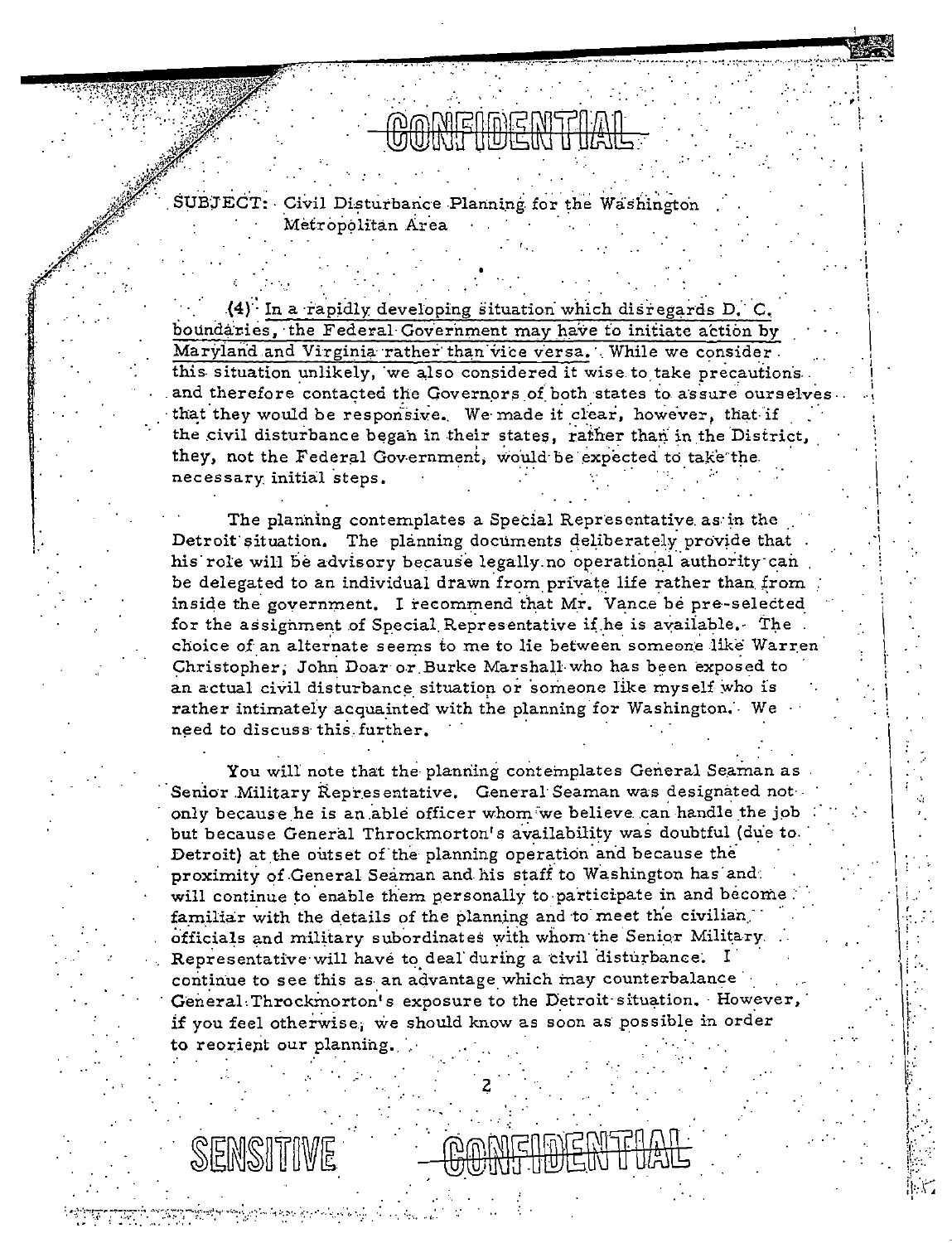$\sim 100$ SUBJECT: Civil Disturbance Planning for the Washington Metropolitan Area

Finally, you will note that General Seaman is not given operational control of the D. C. police forces. This is not, in our judgment, the preferable solution, but we still have legal questions to resolve before we can change it.

> . David E. McGiffert Under Secretary of the Army

SENSITIVE

tin vilige fra 1999 og det ble stil de de de de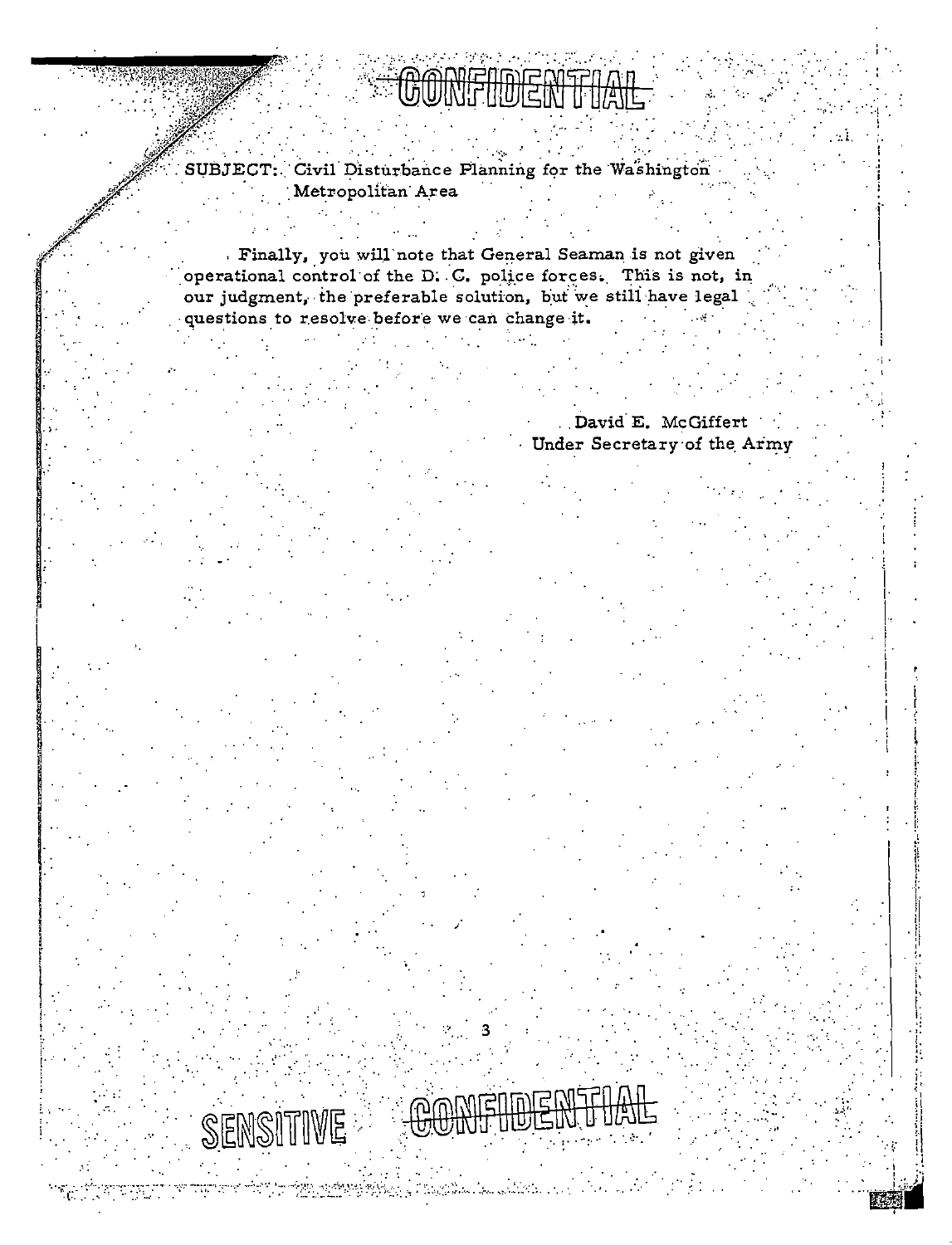## **ENISER**

Summary of Civil Disturbance Planning and Policies<br>for the Washington Metropolitan Area

| I.             | <b>Basic Policies</b>                            |             |
|----------------|--------------------------------------------------|-------------|
| П.             | Forces Available                                 | $1 - 2$     |
| III.           | Alert, Assembly, and Commitment of Forces        | $2 - 3 - 4$ |
| IV.            | Command and Control                              | $4 - 5$     |
| $V_{\bullet}$  | Rules of Engagement                              | $-5-6$      |
| VI.            | Communications                                   |             |
|                | VII. Equipment and Supplies                      |             |
|                | VIII. Fire Protection                            |             |
| IX.            | Protection of Vital Installations                |             |
| $\mathbf{x}$ . | Curfew, Store Closure, and Gasoline Sale Policy. |             |
| XI.            | Arrest, Arraignment and Confinement              |             |
| XII.           | Public and Congressional Relations Policy        | $8 - 9$ .   |
|                | : XIII. Intelligence and Incidents               |             |
|                | XIV. Current Status                              | $9 - 10$    |

 $\frac{1}{2}$ 

 $\mathbf{Q}$  .

 $\sim 100$ 

÷. time.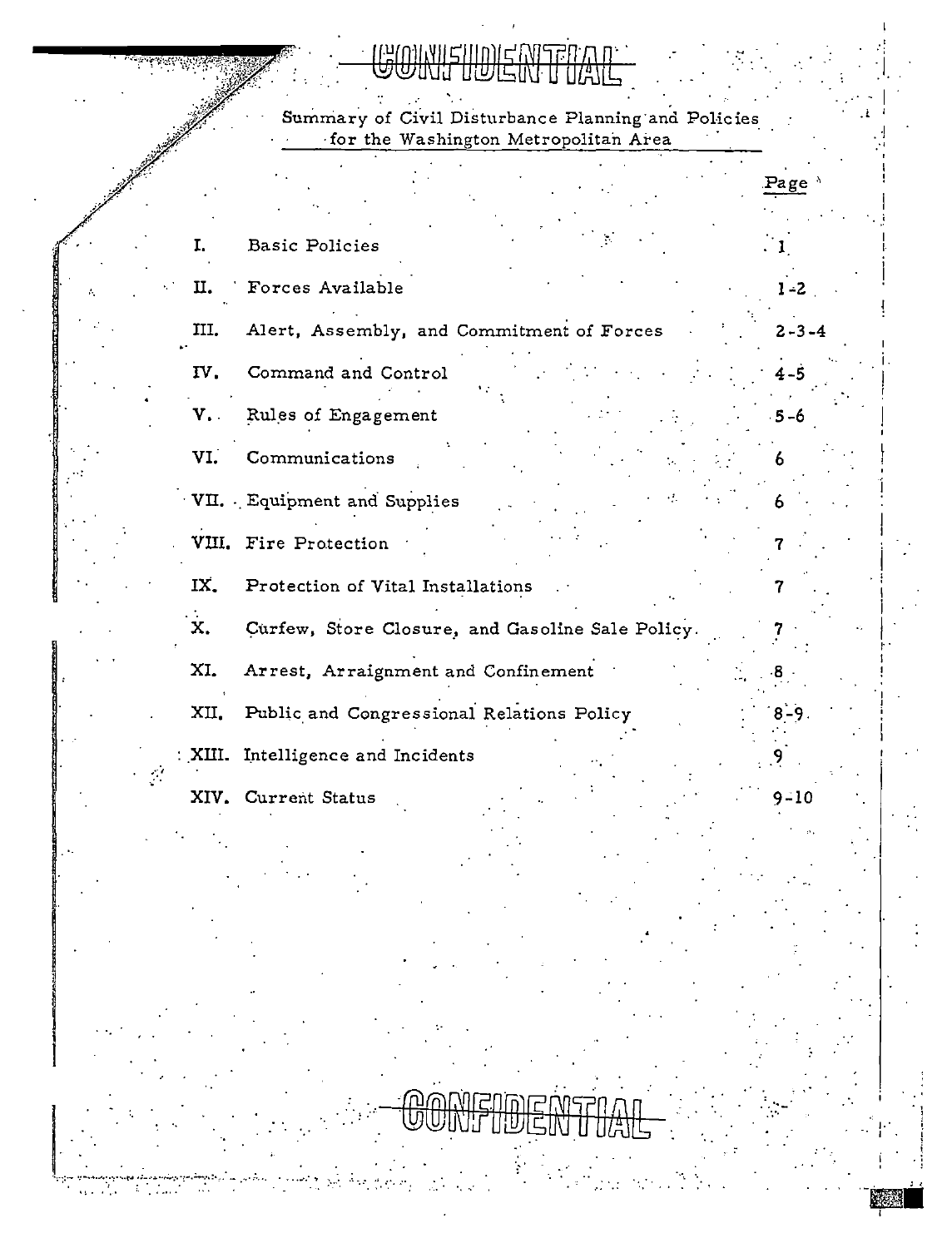## <u>Sour TEDESTA HAVE</u> Summary of Civil Disturbance Planning and Policies for the Washington Metropolitan Area

The following summarizes the plans and policies for civil disturbance in the Washington metropolitan area developed by the special task force (attachment 1) appointed by the Secretary of Defense for this purpose:

#### T. **Basic Policies**

The plans which have been developed are based on the following principles:

(1) Maximum application of manpower and minimum application of force, rather than vice versa. We want to avoid an indiscriminate-use-of-firepower approach while at the same time snuffing out the disturbance and providing sufficient forces to meet demands for special protection for embassies, federal buildings, etc.

(2) Early alert of military forces in and for the District of Columbia. This is designed to put us in a position to bring a large amount of manpower to bear quickly.

(3) Simultaneous rather than sequential commitment of the D. C. National Guard and first echelon active military forces in the District of Columbia. This is also designed to bring a large amount of manpower to bear quickly.

(4) Initial reliance on the Governors of Maryland and Virginia if the disturbance starts in their states, with prearranged. options for state action at Federal request if the disturbance originates in the District of Columbia. This is designed to overcome the fact that the disturbance may be no respecter of boundaries and at the same time to recognize the normal federal/state relationship.

(5) Clear command and control relationships.

Π. Forces Available

SENSITIME

좋던 공장 전쟁 시절되다.

In the District of Columbia, approximately 800 Metropolitan and Park police would be available on a twelve-hour shift basis for concentration in areas of civil disturbance. In Virginia and Maryland the number of state, county, and municipal police which would be available for riot control in the Virginia and Maryland portions of greater Washington is 700-800 and 500-600 respectively. Virginia believes its police can probably handle any disturbance; Maryland is more likely to commit its National Guard forces early.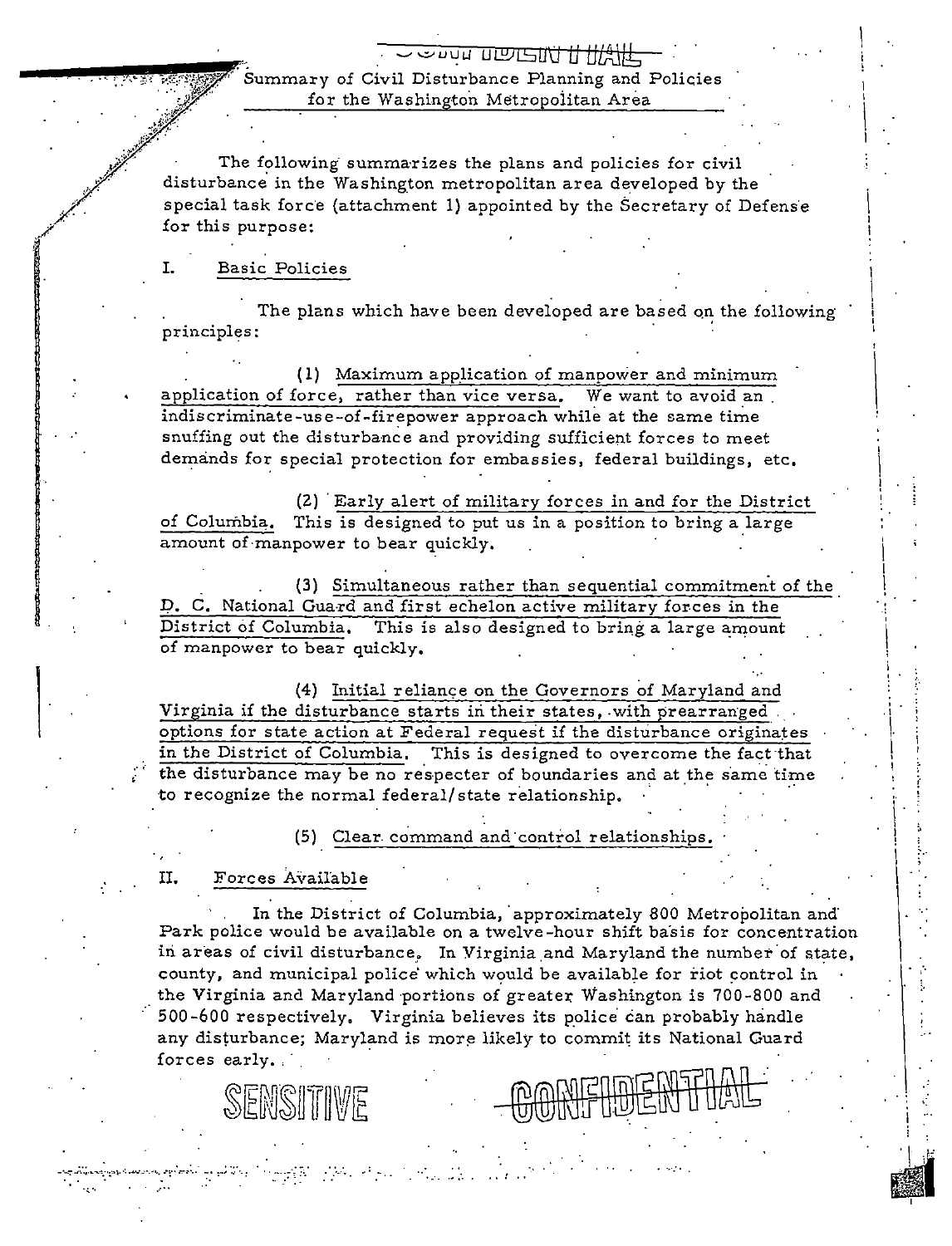# $\cap$  which in late with  $\cap$

Relevant D. C. National Guard troops total about 1, 700. Virginia and Maryland have earmarked about 1, 400 and 1, 500 National Guard troops respectively for civil disturbance control in their portions  $\mathscr{V}$  of the greater Washington area.  $\mathscr{J}$  :

The first echelon of active forces (Army and Marine) totals about 5,000, most of them located in or near the Washington area; this force is called "Task Force Inside". The second echelon of active forces includes up to 15,000 troops and is designated "Task Force  $101$ ". The total forces are designated "Task Force Washington". At least 80% of the military forces would probably be available for concentration in riot areas; the remainder will have static protection and comparable missions. Insofar as relevant and possible troops will substitute for police forces where that will permit increased allocation of policemen to riot areas.

A tabulation of forces available and their reaction times is appended to this memorandum (attachment 2).

#### III. Alert, Assembly, and Commitment of Forces

(a) Civilian police forces should be relied· upon as long as feasible for riot control. However, doubts as to the size and timing of commitment of military forces should be resolved in favor of larger size and quicker commitment than might be appropriate elsewhere. As the nation's capitol and an object of.intense international interest, Washington can afford even less than other U. S. cities a serious: or prolonged civil disturbance. Furthermore, the District of Colurnbia, where civil disturbance is most likely to begin, is wholly under federal control and hence there are fewer political and jurisdictional barriers to the prompt use of riot-control forces of all types. Finally, there are likely to be unpredictable but heavy demands for protection-for embassies, members of Congress, federal buildings, etc. which must be honored without strict attention to actual need.

 $\vert$   $\vert$ 

 $\cdot \mid$ 

(b) Early decision to alert and assemble D. C. National\_ Guard and Active Army units is highly desirable in order to be in a position. to bring large forces to bear quickly. if that should prove necessary. Four to six hours can be saved by this action without involving a decision to commit the forces involved. Alert and assembly do not require any $\cdot$ Presidential proclamation or other formal action; the D. C. National Guard troops involved would remain in non-federal status until committed.·

2

 $\mathcal{L}_{\mathbf{z}}$ 

SENSITIVE

'I'·

.

**I** 

/"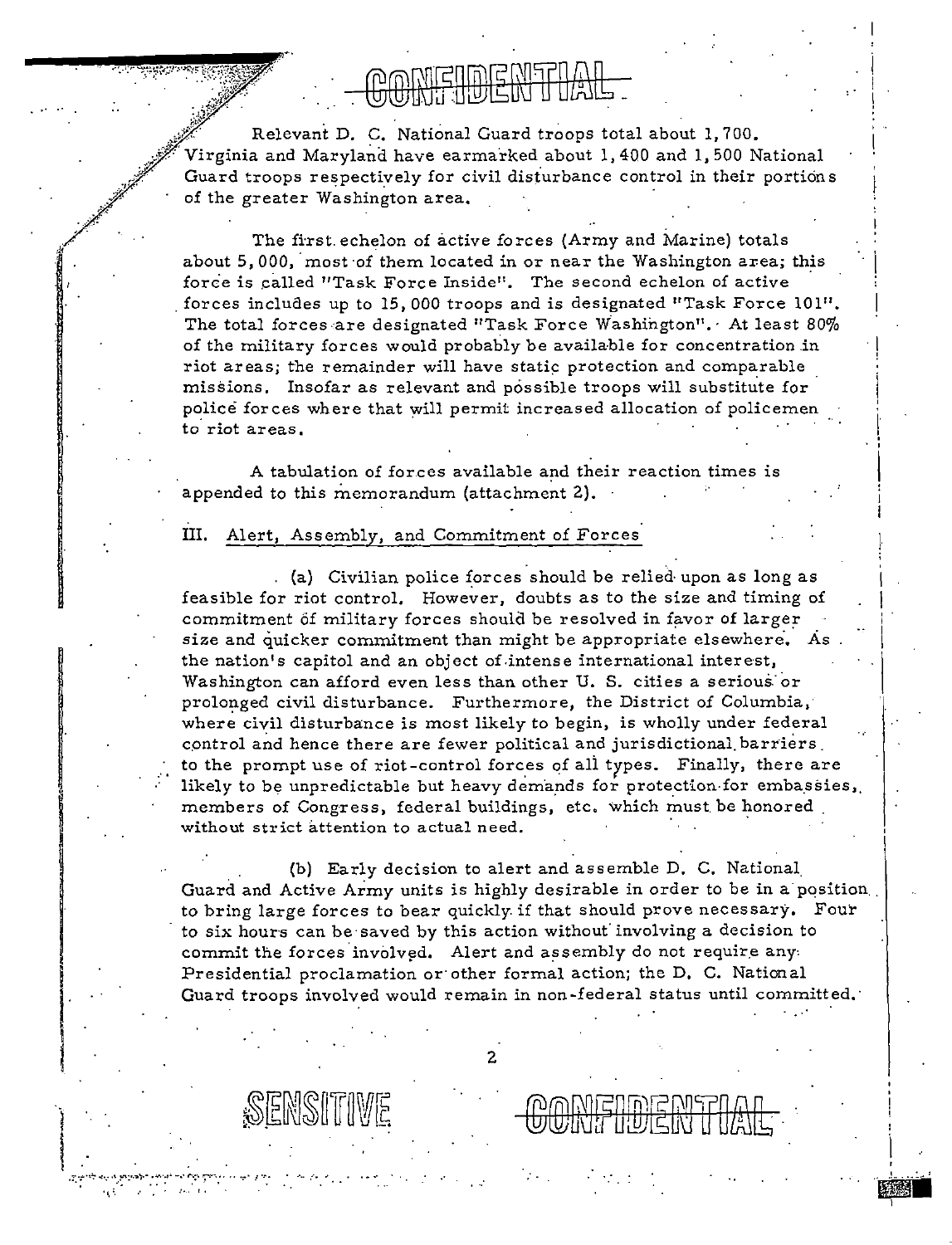In the case of the earmarked Maryland and Virginia National Guard forces, an alert/assembly simultaneous with that of D. C. forces may or may not be desirable depending on the circumstances. Its achievement will in any event depend on whether we are willing to request alert action of the respective governors. We have, of course, no power to enforce such a request short of federalizing the Md. /Va. Guard, but the Governors have agreed to comply with such a request, as well as any further request to commit their units.

**VUULSULSUS SUULSU** 

(c) For the reasons given in (a) above, the D. C. National Guard and first echelon of Army forces should be alerted and, if later necessary, committed in the District of Columbia at approximately the same time rather than sequentially. (Commitment of further. active forces would depend on the situation, but they should be alerted no later than the time first echelon forces are committed.) Accordingly, the D. C. National Guard should, if mobilized, be in federal status from the outset. This will avoid confusion in command arrangements, provide the flexibility to use the Guard across the D. C. line if necessary, and avoid the applicability of the very inadequate D. C. personal protection laws (life insurance, etc.) to the Guardsmen. Only those units of the Guard which could reasonably contribute to riot control will be mobilized.

(d) In Maryland and/or Virginia, on the other hand, no active military forces will be committed unless the Governor has previously mobilized appropriate National Guard units and an appropriate request is received from the Governor for active forces. The National Guard units will be federalized before or at the time of. commitment of active forces to Maryland or Virginia in order to centralize operational control over all forces in the Washington metropolitan area. However, use of the Md. /Va. National Guard forces within the District of Columbia will not be permitted without special authority. Further, in the event no active forces are committed to Maryland or Virginia, we may be able to leave the Guard forces in state status since both Governors have tentatively agreed to put their forces, while in state status, under federal operational control if the civil disturbance disregards the District boundary.

SENSITIVE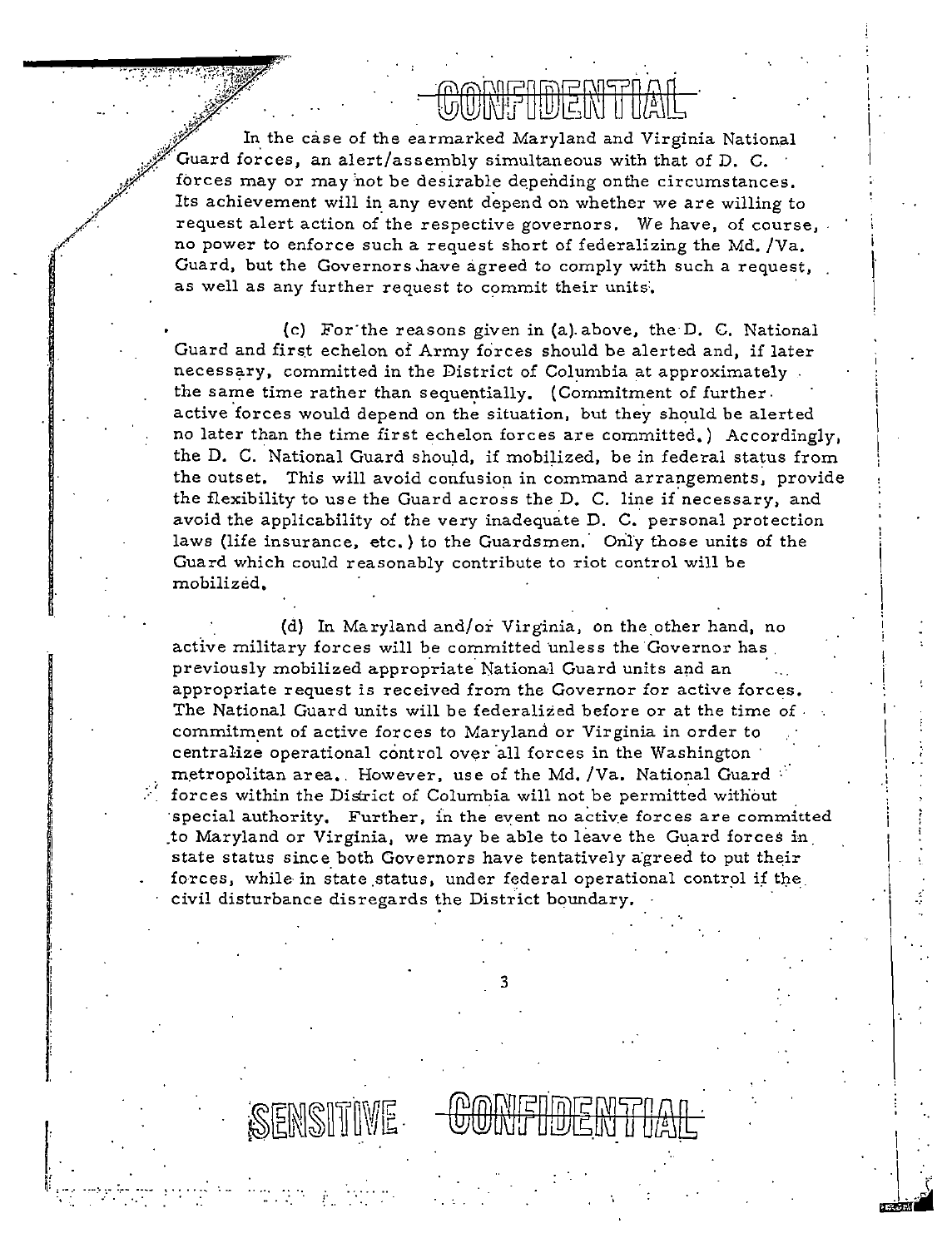!. i I i I

> 'II  $\begin{bmatrix} 1 & 0 \\ 0 & 1 \end{bmatrix}$

( . ,.

 $\mathcal{L}$ 

I ' I I I

 $\overline{\phantom{a}}$ ; ;

: •.

(e) The first critical decision point involves alerting of 'National Guard and Active forces, The Commissioners of the District of Columbia are responsible for initiating a recommendation to the President on this question. They are also responsible for initiating any subsequent recommendation to the President with respect to commitment of military forces in the District. Except for' Maryland and Virginia National Guard troops while in State status, no alert or commitment decision will be made without Presidential approval. In Maryland and Virginia, alert and commitment decisions with respect to the National Guard rest, of course, with the Governors unless and until federalization is directed. The Special. Representative, described below, is responsible for recommending federalization of these forces to the President. The Senior Military Commander, also described below, will assume operational control of relevant military forces from the time of a commitment decision. The Special Representative and the Senior Military Commander should proceed to the command post as ·soon as possible after military forces are alerted within the District of Columbia or mobilized in Virginia or Maryland whichever is earlier.

#### IV. Command and Control

. *:""*/ '• 

 $\mathbf{r}$ 

(a) A Special.Representative of the Secretary of Defense should be appointed as in the case of Detroit.' He, and an alternate, should be predesignated. He will advise the President and the Secretary of Defense with respect to the commitment of all forces, military and civilian, employed to control the civil disturbances in the District of . Columbia and of military forces in a Federal status mobilized for use in controlling related situations in the Maryland and Virginia portions of the Washington area, In addition, he will. advise with respect to the commitment of State National Guard forces, not in a Federal status, which are voluntarily operating under Federal guidance with the consent of the appropriate state officials. While for legal reasons the Special Representative's role can be only advisory if he is appointed from civilian life, it is expected that as a practical matter he will exercise a substantial measure of influence over operations after a decision to commit military forces has'been made.

(b) In the District of Columbia, the Chief of the Metropolitan. Police will have operational control of all District of Columbia civilian police forces; control of Md. /Va. police elements will not be formally available, but previous cooperation has been outstanding and no difficulty is expected in coordinating their efforts with those of the D. C. police.

.4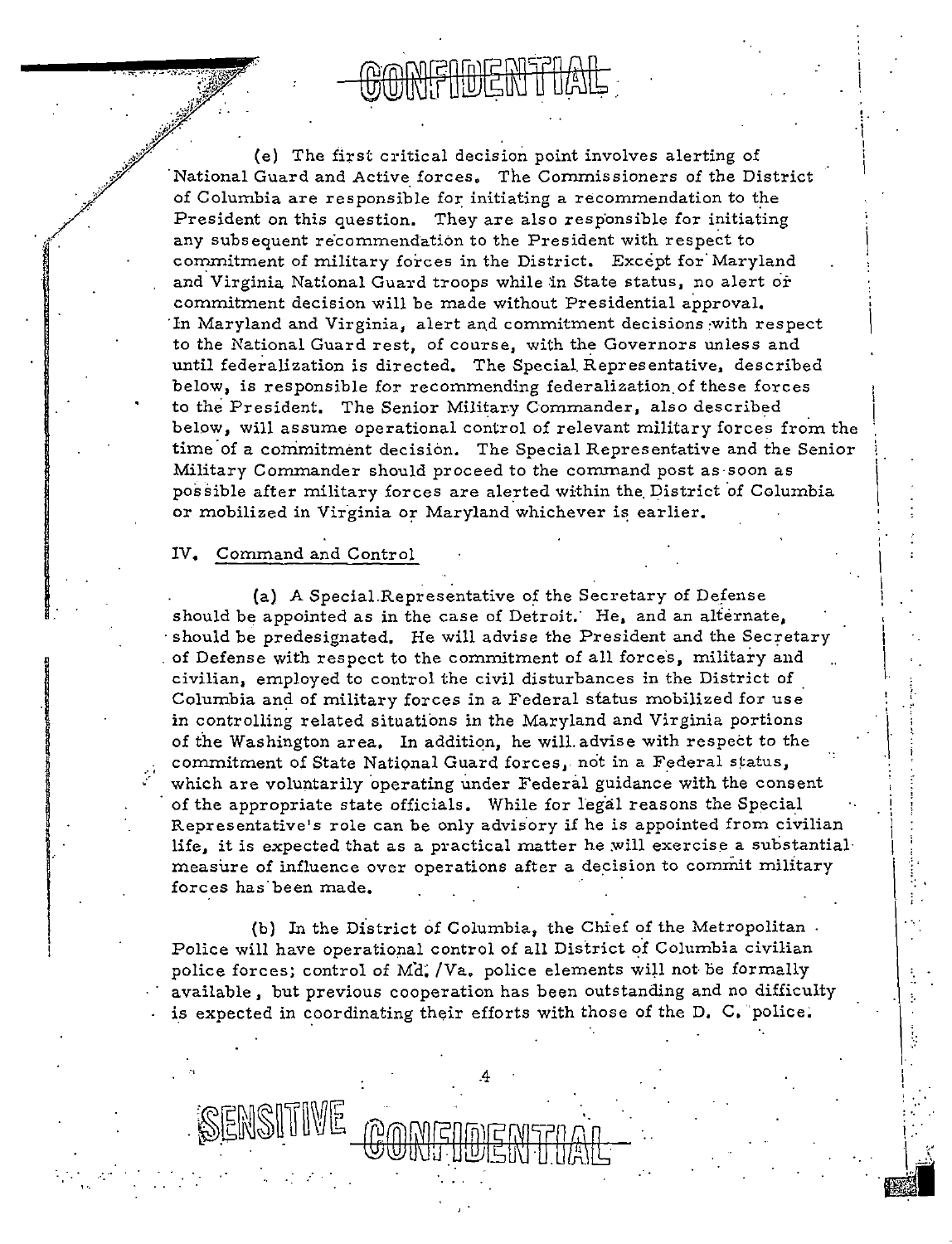,J,;'. (c) A Senior Military Commander will have operational  $\stackrel{\text{\rm def}}{$  firol over all federal military forces. Lt. General Jonathan Seaman, .<br>1st Army Commander located at Fort Meade, has been designated for this position, At the staff level, Maryland and Virginia have agreed that they will, upon request, put those units of their National Guard . earmarked for civil disturbance in the Washington area under the senior military commander's operational control upon mobilization and while still in state status. '

 $\text{HWHHWHH} \rightarrow \text{HWHH} \rightarrow \text{HWHH} \rightarrow \text{HWHH} \rightarrow \text{HWHH} \rightarrow \text{HWHH} \rightarrow \text{HWHH} \rightarrow \text{HWHH} \rightarrow \text{HWHH} \rightarrow \text{HWHH} \rightarrow \text{HHHH} \rightarrow \text{HHHH} \rightarrow \text{HHHH} \rightarrow \text{HHHH} \rightarrow \text{HHHH} \rightarrow \text{HHHH} \rightarrow \text{HHHH} \rightarrow \text{HHHH} \rightarrow \text{HHHH} \rightarrow \text{HHHH} \rightarrow \text{HHHH} \rightarrow \text{HHHH} \rightarrow \text{HHHH} \rightarrow \text{HHHH} \rightarrow \text$ 

 $\left| \right|$ 

·I I

> ! 1· '

i '

I

 $\cdot \mid$ 

 $\parallel$  $\parallel$ i<br>I  $\vert$ I

(d) The Chief of the Metropolitan Police and the Senior Military Commander will be co-located with the Special Representative in the central command post at D. C. police headquarters. Command post planning has been completed and communications have been installed, including direct lines to the White House, Pentagon, etc.

#### V. Rules of Engagement

SEMSIT

·...,,,,,

*,//*·

·

·"

 $\mathcal{E}^{\text{max}}$ 

. / '

> (a) Minimum force, consistent with mission accomplishment, will be used by both military and civilian personnel. Moreover, commanders and their personnel should do whatever is possible fo avoid appearing as an invading, alien force rather. than a force the purpose of which is to restore order with minimum loss of life and property and due respect for the great number of citizens whose involvement is purely accidental. For example, while riot control personnel should be visible, force concentrations which might tend more to excite than to calm should be avoided where possible. Personnel must be civil; the use of epithets and degrading language will not be tolerated.

(b) As far as military forces are concerned, application of force will follow this priority:

- ( 1) Unloaded rifles with bayonets fixed and sheathed.
- (2) Unloaded rifles with bare bayonets fixed.
- (3) Riot control agent CS.
- (4) Loaded rifles, round not chambered, with bare bayonets fixed.
- (5) Loaded rifles, round chambered, with bare bayonets fixed.

(c) All forces will follow the current rules of the Metropolitan Police Department with respect to use of live ammunition: shoot only 1) to protect yourself or others from death or. serious injury or (2) ( to stop a fleeing felon and effect an arrest when all other means have. been exhausted. However, military personnel will not load or fire their weapons unless so ordered by an officer except where the individual's life is clearly threatened and there is no other way to avoid that threat.

5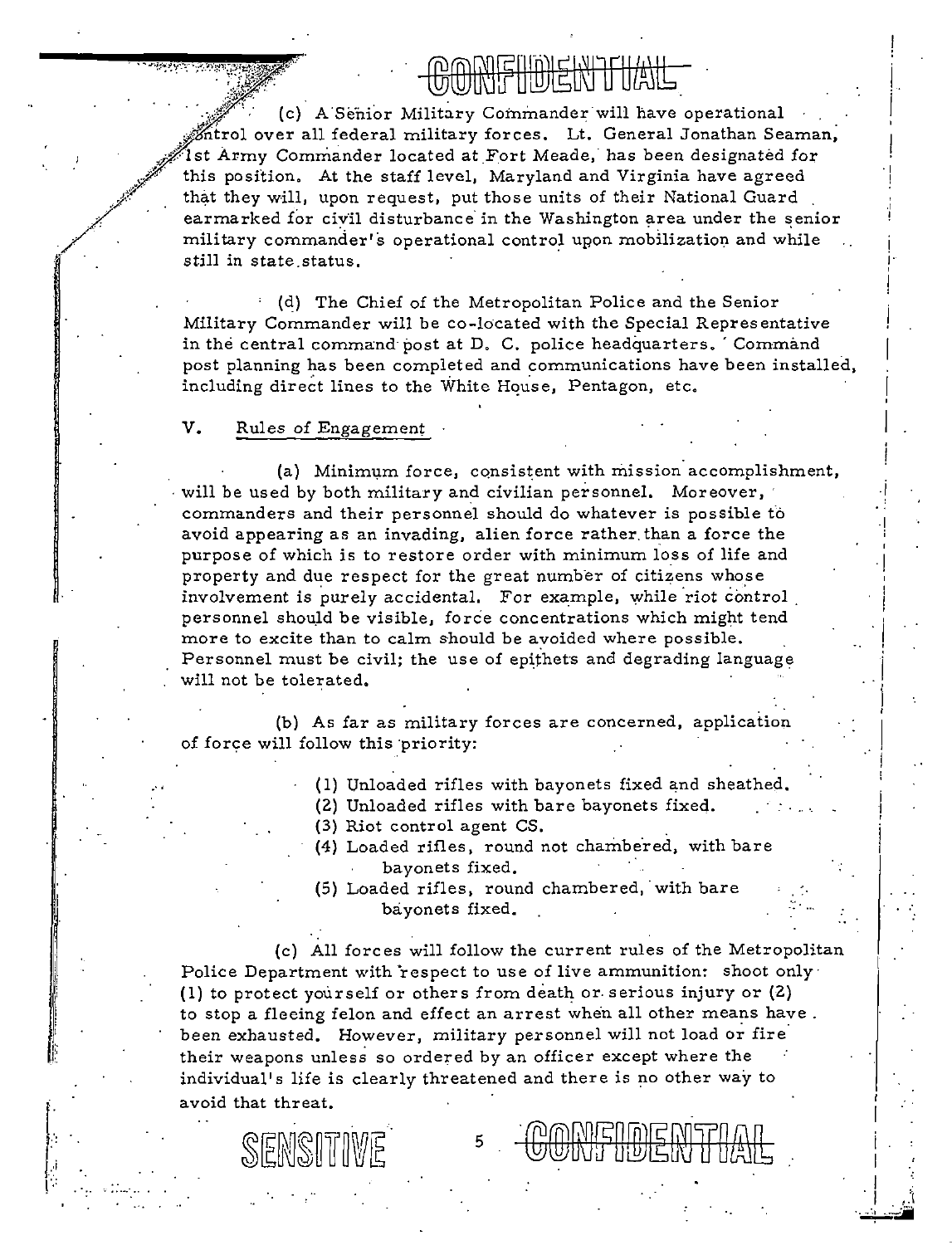UWINI IIU/LIN II IIAIL<br>(d) Looters may present a particular problem since<sup>.</sup> fomen and children may be involved or the articles looted may be of little value. There is no satisfactory solution to the problem of when firearms should be employed to stop looting beyond continued emphasis on the absolute necessity of using minimum force and avoiding the use of firearms except as a last resort and under the rules indicated in the previous paragraph. ,; ;?

· (e) Snipers may also present a particular problem since the normal reflex actions of the well-trained combat soldier are to respond with an overwhelming mass of fire power. Experience indicates that in general this tactic endangers innocent people more. than snipers and· that the preferred·tactic is to enter the building from which sniper fire originates. It also indicates that darkening the streets in order to gain protection from sniper fire is counterproductive. The following general approach should accordingly be emphasized in dealing with snipers:

- $(i)$  Surround the building where sniper is concealed and gain access, using APC if necessary and available.
- (2) Employ CS rather than small arms fire. If unable to employ CS successfully, then use well-aimed fire by expert marksmen.

(3).Illuminate the area during darkness.

### VI. Communications

.

/ /.·

,,,,.

.<br>من

·"

Each force element (police, Guard, active forces, etc.) has its own communications net. These appear to be adequate. However, since they use different frequencies, integration of the nets can take place only at the command post (and in some cases at precinct level) and direct lateral radio communication at lower levels is impossible.<br>It is not technically feasible to correct this situation; the resulting It is not technically feasible·to correct this situation; the resulting It is not technically reasible to correct this situation, the resulting  $\begin{vmatrix} 1 & 0 \\ 0 & 1 \end{vmatrix}$ having a police car with military units whenever possible.

VII. Equipment and Supplies·

SENSITIVE

The status of riot control equipment of the D. C. police forces has been reviewed and certain defensive items, such as helmets, have been loaned by the Army to the police.

6

 $;$  :

I I. î. I I l I i

I  $\mathbf i$ r i

 $\frac{1}{\sqrt{2}}$ : . ' r••

. ii  $\mathcal{L}$ 

-~~ '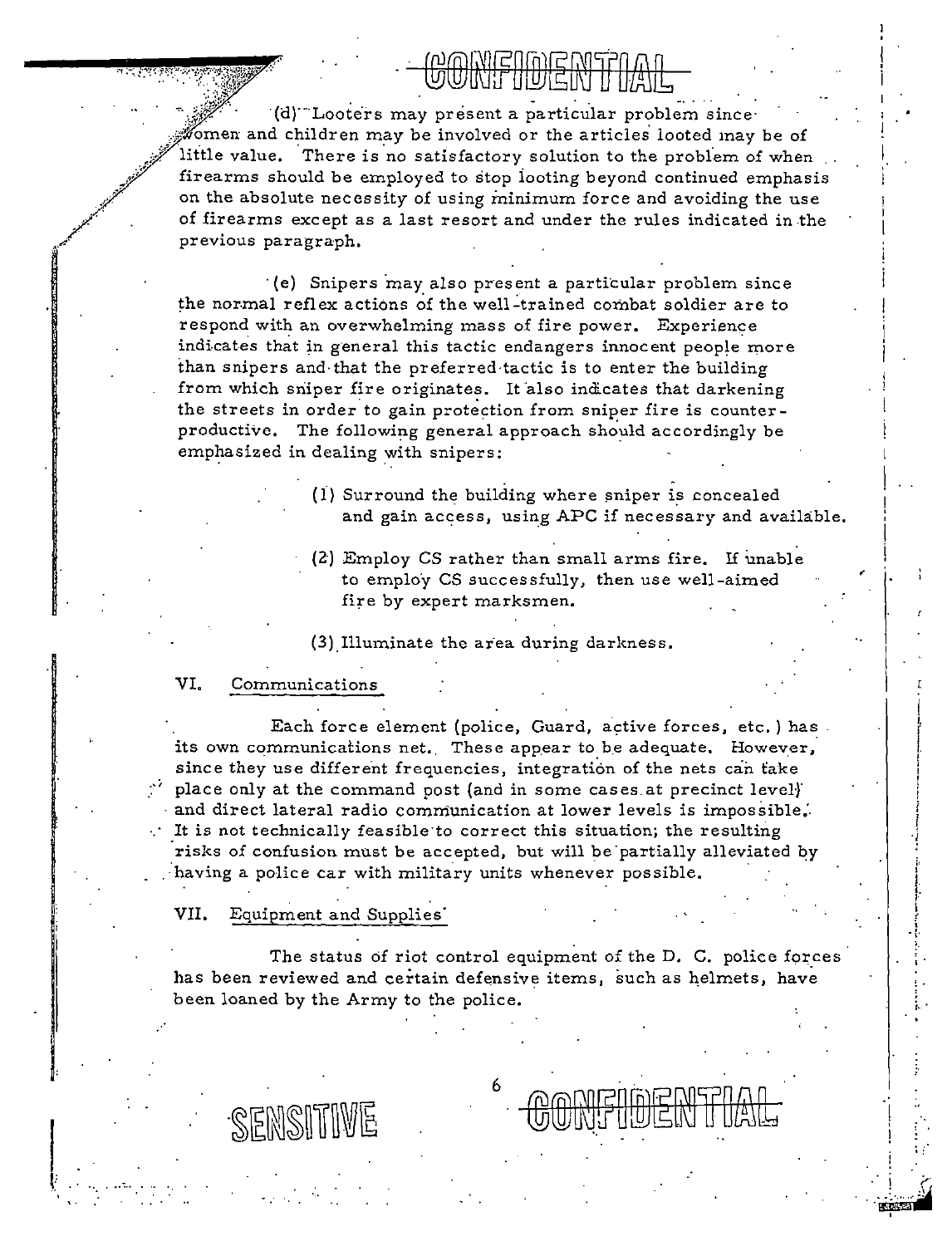*.•X)f·* · Protection ., ~;r·,;

 $\cdot$   $\cdot$ 

:... ~-"·~·· ~·:.-;·.~~~~i"%' . ·'.~<(~. *fltr!"* 

*..*[ ··'

\_ ..~· ..

The D, C, Fire Department has plans to approximately double its capacity in an emergency by: recall of men and redistribution of equipment. Because of the possibility of rioting outside D. C., it does not propose to rely on fire equipment from neighboring urisdictions for backup. However, military fire fighting equipment in the Washington area has been surveyed and some portion, now being determined, would be available for backup. There is an already existing civil-military agreement for mutual aid (without reference to any civil disturbance) and this provides a basis for providing military fire equipment (most of which is manned by civilian employees of DoD) prior to any decision as to commitment of military forces.

**MAMENAEMERIAN** 

; I I ·I

·' .  $\mathbf{r}$  .

> ~ ~. f l. ! t !. /: 1· .. ~ I!. i  $\ddot{\mathbf{r}}$  .  $\mathbb{I}$  :

l. . '· [. .}; i<br>! f I. I  $\begin{bmatrix} 1 \\ 1 \end{bmatrix}$ .. L I t . .. l . I ' r<br>' r<br>' r<br>' r ' '

I!' Jii

The principal fire fighting problem is likely to be not capability but access. In the pre-military phase, the police forces will provide necessary protection for fire fighters and will hold policemen on longer shifts if required to accomplish this. After commitment of troops, military personnel will take over this job as much as possible in order to release police for other riot control assignments.

The gas company has been contacted and has satisfactory plans for shutting off gas.

#### IX. Protection of Vital Installations

SENSITIVE

In addition to the White House and the Capitol, military plans include forces to protect vital utilities (reservoirs, pumping stations, powerhouses, C&P Telephone Company central switchboard, etc.), embassies, military installations, and certain government buildings in the District of Columbia. Comparable installations in contiguous areas of Virginia and Maryland have been identified against the possibility that they will require protection.

 $\cdot$   $\cdot$   $\cdot$ 

·

#### X. Curfew, store closure, and gasoline sale policy

Papers for imposition by the Commissioners of a curfew, and of prohibitions on liquor and gasoline sales have been prepared, and compared with those used in Detroit. They are· satisfactory. The curfew would not apply to persons going to and from work, government officials, etc.

7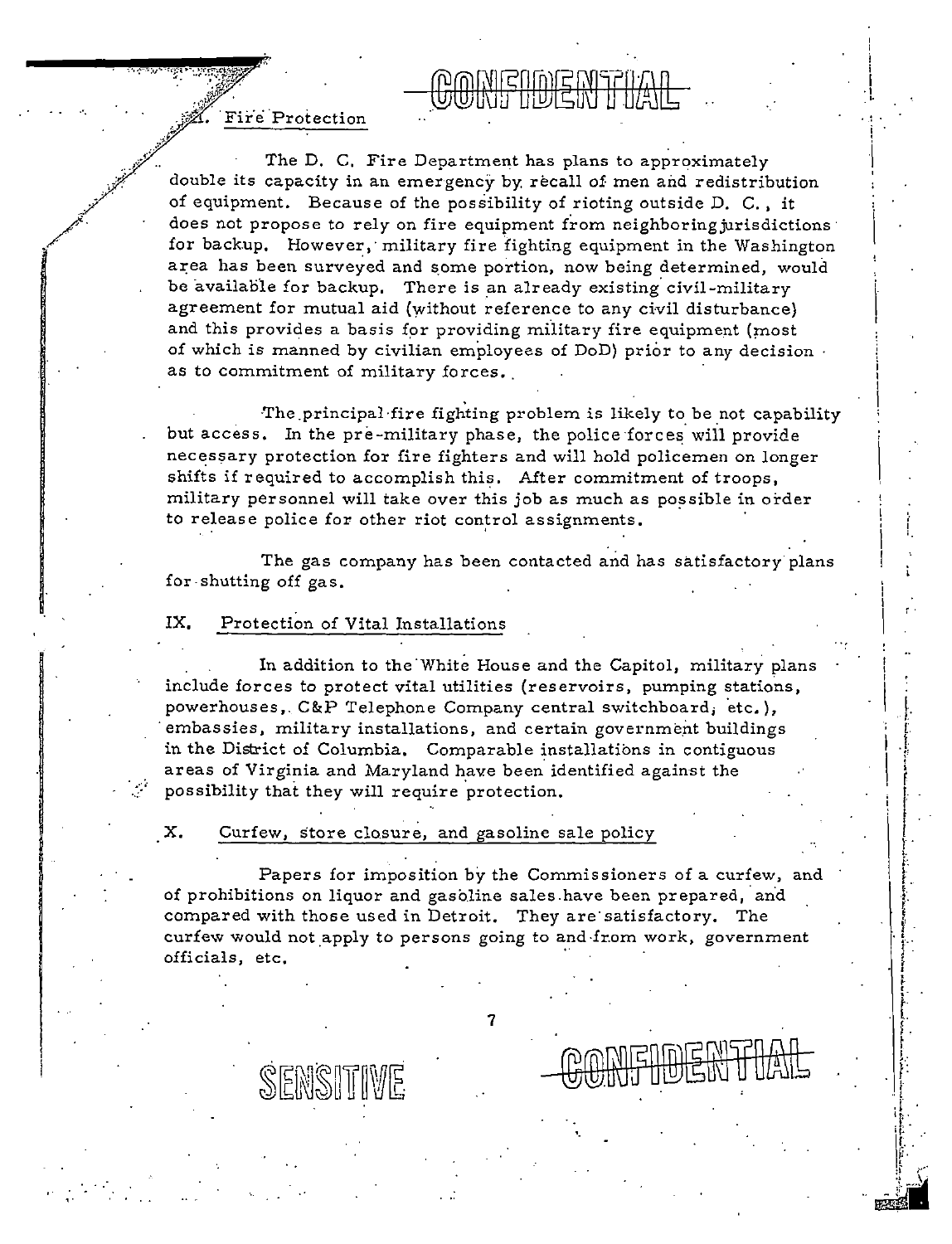### Arrest, Arraignment and Confinement

 $\prod_{i=1}^n$ l

> $\frac{1}{2}$ ''

> > ···

Arrests should be made, if possible, by·the civil police. Soldiers have the arresting powers of any private citizen, and these will be adequate to detain rioters, "looters, etc. until custody can be turned over to police, which should be accomplished as soon as possible. Arrest and property identification forms will be in the hands of soldiers in order to furnish a record for later prosecution. Troops and police will be jointly employed in riot control operations insofar as possible so that the police will be readily available to arrest people detained by military personnel.

<u>www.grwa.gr</u> NI IIVISIN

Prisoners wili be booked at the police precinct stations and then routed either to the Court of General Sessions (lesser crimes) or the District Court (serious crimes) for arraignment. Both courts will be in 24-hour operation and arrangements have been made to cross deputize U. S. and municipal attorneys should that be necessary. The booking process is the most likely choke point in this system. The police are prepared to set up emergency booking facilities should the capability of the precincts be exhausted. . The police are also arranging for a central booking log so that relatives may get information rapidly.

Any significant volume of prisoners will immediately swamp the 5-man investigative staff normally used to check releasability of prisoners without money bail; consequently, after arraignment prisoners will be held at the D. C. Jail (which can handle an influx of 700) or the Occoquan Workhouse (up to 2500) or as a last resort at Lorton Reformatory (up to 1000). Military plans include forces to augment the guards at detention iacilities·if necessary.

While detention facilities are considered to have adequate capacity, transportation through the system to the detention point could become a problem. Accordingly, substantial transportation capability has been included in the earmarked military units.

Department of Justice personnel will be placed at precincts and other significant points in order to provide protection against any allegations of brutality.

XII. Public and Congressional Relations Policy

SEMSITIVE

In the event a major civil disturbance occurs, two to four . thousand newsmen could be expected in the Washington area to cover all aspects of the disorder. A Deputy Assistant Secretary of Defense for Public Affairs will be with, and serve as Adviser to, the Special Representative at the Command Post and he will have available a small

8

 $\vert$ 

•

'<br>I

I.

' i  $\left| \cdot \right|$ ., !<br>!

> .,' !

> > $\vert$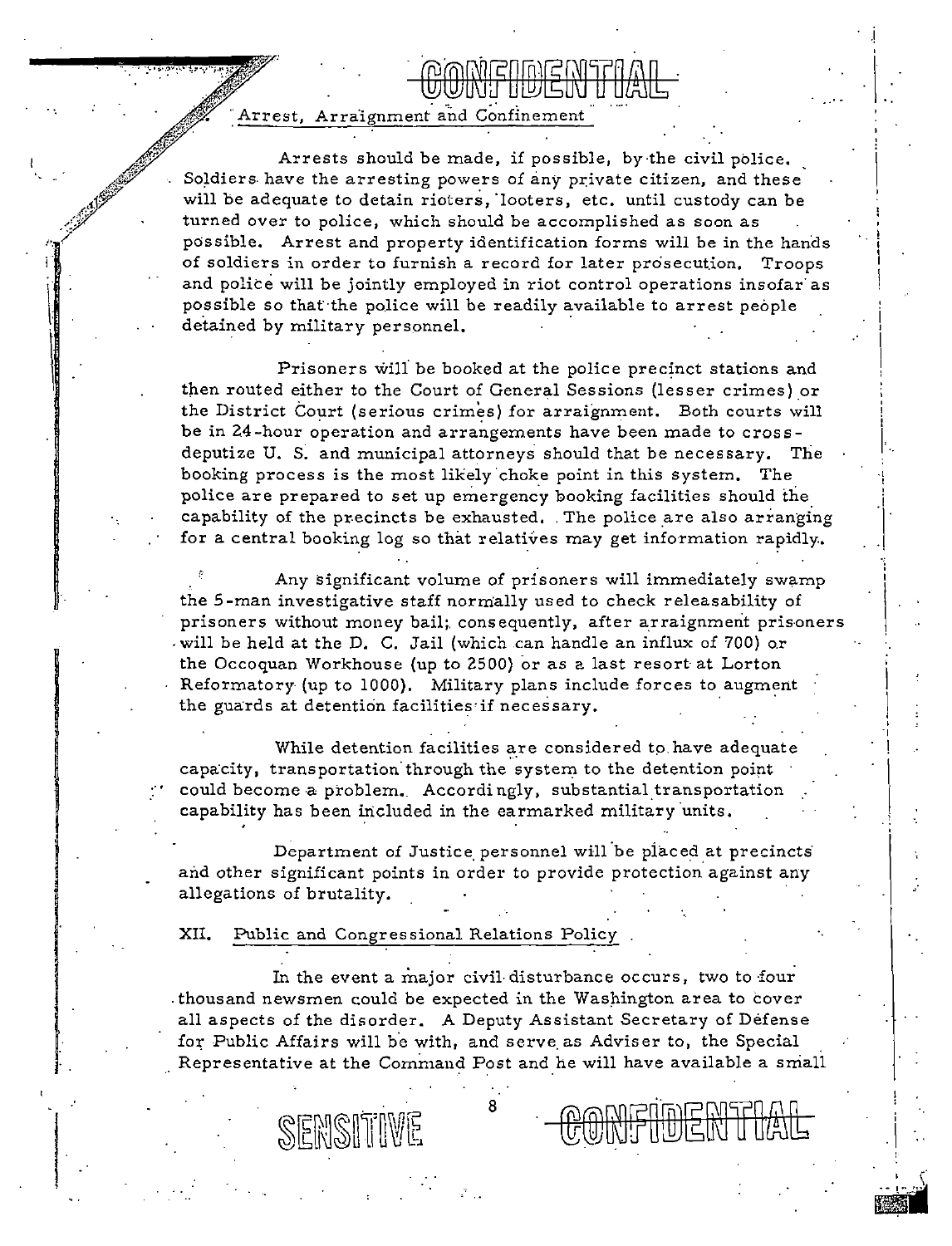aff of public affairs specialists. Facilities for the press will be established either in the Police Headquarters or in the Courthouse building across the street. A Congressional information center will be established in the Pentagon with lines directly to press headquarters. The policy will be to provide as rapid and as accurate a flow of information to the press and Congress as possible. Plans for this purpose have been prepared and distributed to interested agencies.

#### XIII. Intelligence and Incidents

Substantial intelligence coverage by several agencies of government has been and will continue to be applied in the Washington area. Interchange of information is excellent. It is typical of riots in other cities, however, that they have started over a minor incident (e.g. an arrest) and not from activities forecast by intelligence efforts or the rumor mill. Moreover, it is not clear whether a high level or an absence of rumors is more suggestive of community mood. While we should continue intelligence coverage, we cannot with confidence rely on it as a riot-risk thermometer.

#### XIV. Current Status

SEMSIT

Detailed plans implementing the concepts outlined above have been developed. General Seaman and his staff have participated in the planning, visited the Command Post, and met the other senior officials involved. Military and civil planning for the District of Columbia is substantially completed except for designation of the Special Representative However, there are certain aspects of planning for the total Washington area which are not satisfactory as yet:

(1) Virginia has done relatively little, either at the county or state level, to prepare plans for a major civil disturbance in the Washington area. While police coordination and reaction time are good and the National Guard mobilization and movement plan appears adequate, no detailed operational planning for joint police/National Guard operations, including command and control, has been accomplished. On the civil side, the potential problems of arrest, arraignment, and detention have only begun to be recognized and curfew and store closure policy is in a similar state. We can prod and suggest but we cannot. solve these problems. A beginning has been made through a meeting sponsored by the Army which state and local police and fire officials, and Virginia National Guard representatives attended. In addition, Alexandria, Arlington and Fairfax have set up a joint planning group.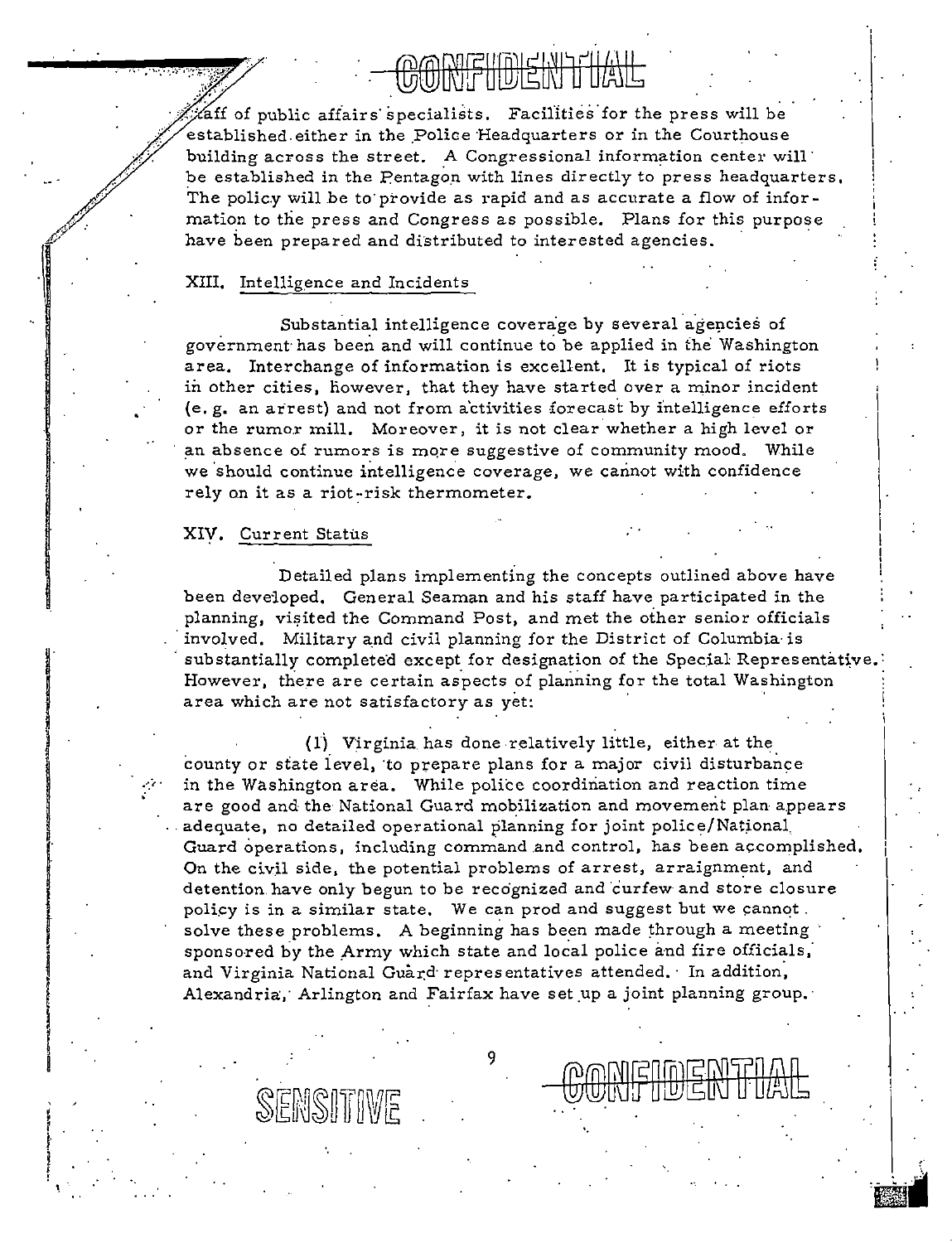(2) Maryland, probably because of its experience at Cambridge, is in relatively good shape. Weekly meetings are held between police and National Guard officials. To date Montgomery and Prince Georges County officials have not been included but this has been corrected.

الأراح انقلتكتهن

(3) Little has yet been done to establish procedures. for coordination of curfew, liquor store closure, and comparable policies between D. C. and neighboring jurisdictions. Commissioner Tobriner is working on this. Furthermore, we have not yet given adequate thought to the possibility of mass exodus from the District and how it should be handled. The military planners are now considering this from their point of view and Mr. Tobriner and the D. C. Police plan to work with neighboring jurisdictions on the civil aspects of this question.

(4) Our military planning for federal forces, having been nearly completed for the District of Columbia, must now be extended to contiguous areas of Maryland and Virginia.

10

SENSITIWE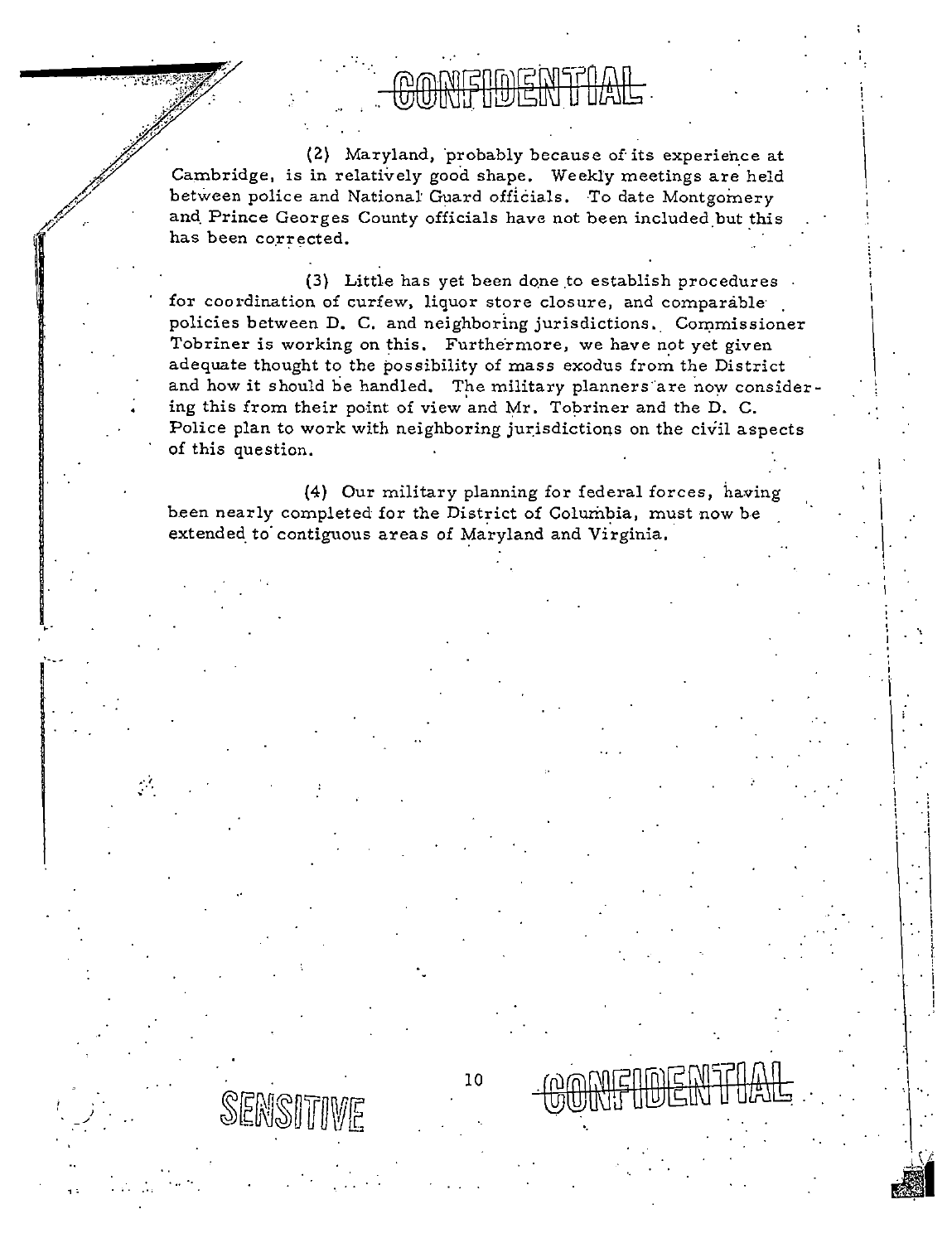#### Task Force on Civil Disturbances

 $\begin{matrix} \n\vdots \\
\vdots \\
\vdots\n\end{matrix}$ 1·

> $\mathbf i$ I

. I ·I

i<br>! .

#### .Me1nbers

Mr. David E. McGiffert, Under Secretary of the Army - Chairman 'Mr. Stephen J. Pollak, White House

Mr. Walter N: Tobriner, D. C. Commissioner

Mr. Carl.Belcher, Justice Department

Mr. Richard Fryklund, Deputy (ASD(PA))

Mr. Alfred B. Fitt, General Counsel, Army Chief John B. Layton, Chief of Police, Washington, D. C, Maj. General F. S. Greenlief, Deputy Chief, NGB Brig, General H. W. Hollis, Director Operations, Army Col. George M. Bush, Secretary

#### Other Contributors

Lt. General Jonathan 0, Seaman, 1st Army Commander, Ft. Meade Maj. General Carl C. Turner, TPMG, Army Maj. General L. J. Fuller, Deputy JAG, Army Maj. General W. P. Wilson, Ghief, NGB Maj. General Howard W. Penney, CLL, Army. Maj. General C. J. O'Malley, CG, MDW Mr. Rufus Youngblood; Secret Service Mr. Edward I. Selig, Justice Dept. Mr. Martin D. Richman, Justice Dept. Mr. Robert E.- Jordan, Deputy General Counsel, Army Mr. Bland West; OGC, Army. Colonel C, A. Peterson, !st Army Colonel C. Y. Talbott, 1st Army Colonel C. B. Boswell, 1st Army Mr. Henry Galotta, Fire Chief, D. C. Lt. Colonel C, D. O'Connor, Plans & Programs, OASD(PA) Lt. Colonel Corcoran, ASGS

•.

-Attachment 1

SENSITIVE

.